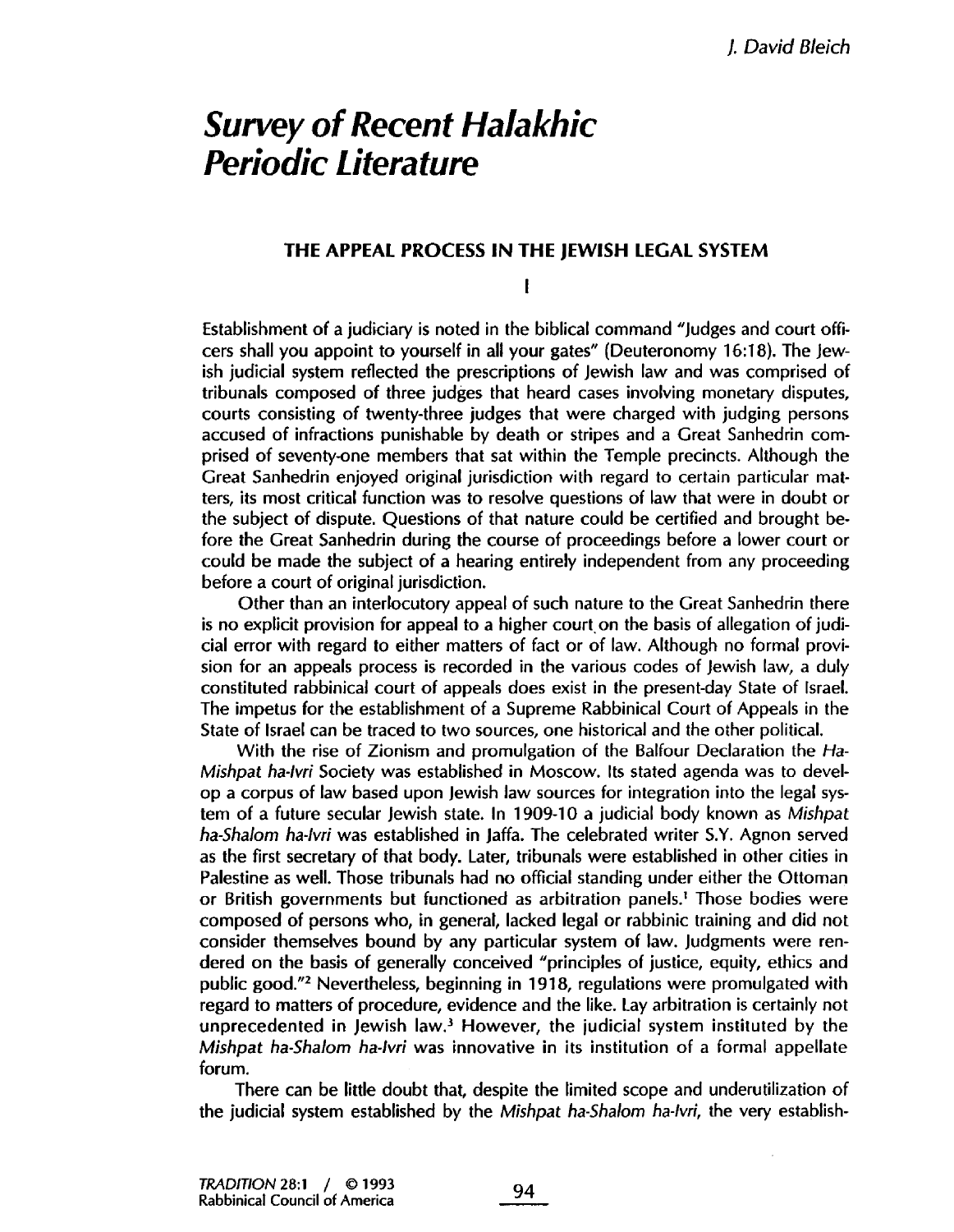ment of a court of appeals within a system purporting to align itself with principles of Jewish law served to create or to reinforce a desire for an appellate system and to generate an aura of ideological acceptance. However, the proximate cause of the institution of a rabbinical court of appeals was governmental pressure in conjunction with the establishment of the Chief Rabbinate under the aegis of the Mandatory authority. On 15 Shevat 5681, in his opening address at the very first meeting of the committee appointed to convene a representative assembly for the purpose of electing a Chief Rabbinate, Mr. Norman Bentwich, Secretary of Justice in the Mandatory government and chairman of the meeting, emphasized that "one of the most important matters" to be addressed by the electoral body was the establishment of a rabbinical court of appeals.4 At the time, the Mandatory authority was considering granting Batei Din autonomous jurisdiction with regard to matters of personal status upon the establishment of a Chief Rabbinate. Mr. Bentwich made it very clear that the British government "strongly insists upon the need for creation of an institution for appeals as a condition for enhancement of the jurisdiction of Jewish Batei Din."<sup>5</sup>

That proposal met with immediate opposition. At a subsequent meeting held on 17 Shevat a document prepared by the "Offce of the Rabbinate of Jaffa" was presented. The final paragraph of that document states, "There is no place for an appellate Bet Din according to the laws of the Torah. . . ."6

The meeting of the assembly charged with naming electors to designate the members of the proposed Chief Rabbinical Council met in Jerusalem on 14-16 Shevat 5721. The opening address was delivered by the British High Commissioner, Sir Herbert Samuel. In his charge, he exhorted the assemblage to consider the proposal of the preliminary committee for the establishment of a rabbinic court of appeals. He explicitly stated, "It is proposed that from among the [Chief Rabbinate] Council of eight there be formed a supreme religious court to which it wil be possible to bring an appeal from any Bet Din in *Erez Yisra'el*. I support this proposal. . . . "7 That proposal was reiterated by Mr. Bentwich in declaring that the Chief Rabbinate Council "would also be the officially recognized Bet Din of Jerusalem" and "if the proposal finds favor in your eyes, !the Chief Rabbinate CouncilJ wil establish a Bet Din for appeals. . . ."8 Subsequently, a number of resolutions were presented for consideration by that assembly, including a resolution establishing a "Bet Din of appeals to be composed of six members of the Rabbinate Council under the chairmanship of one of its presidents,"9 i.e., the Chief Rabbis would alternate as presidents of the Court,10 Although, at the assembly, both Sir Herbert Samuel and Norman Bentwich spoke of establishment of an appellate court as a "proposal," a certain Joseph Penigel, described as the secretary of the Office of the Rabbinate, asserted that the Mandatory authorities insisted upon establishment of such a body as "a necessary condition for enhancing the authority of the Batei Din and for granting legal effect to their decisions."<sup>11</sup> Apparently, that assembly did not formally act upon the resolution for the establishment of a rabbinic court of appeals.<sup>12</sup> Nevertheless, such a court was established by the Chief Rabbinate Council within a matter of months of its election.

The question of whether or not there exists a halakhic basis for a rabbinic court of appeals notwithstanding,13 it is clear, as a matter of historical fact, that such judicial bodies did exist both during the medieval period and in modern times as well,14 Whether the right to appeal is grounded in statutory law or was established in some jurisdictions on the basis of local communal takkanot is an entirely different matter.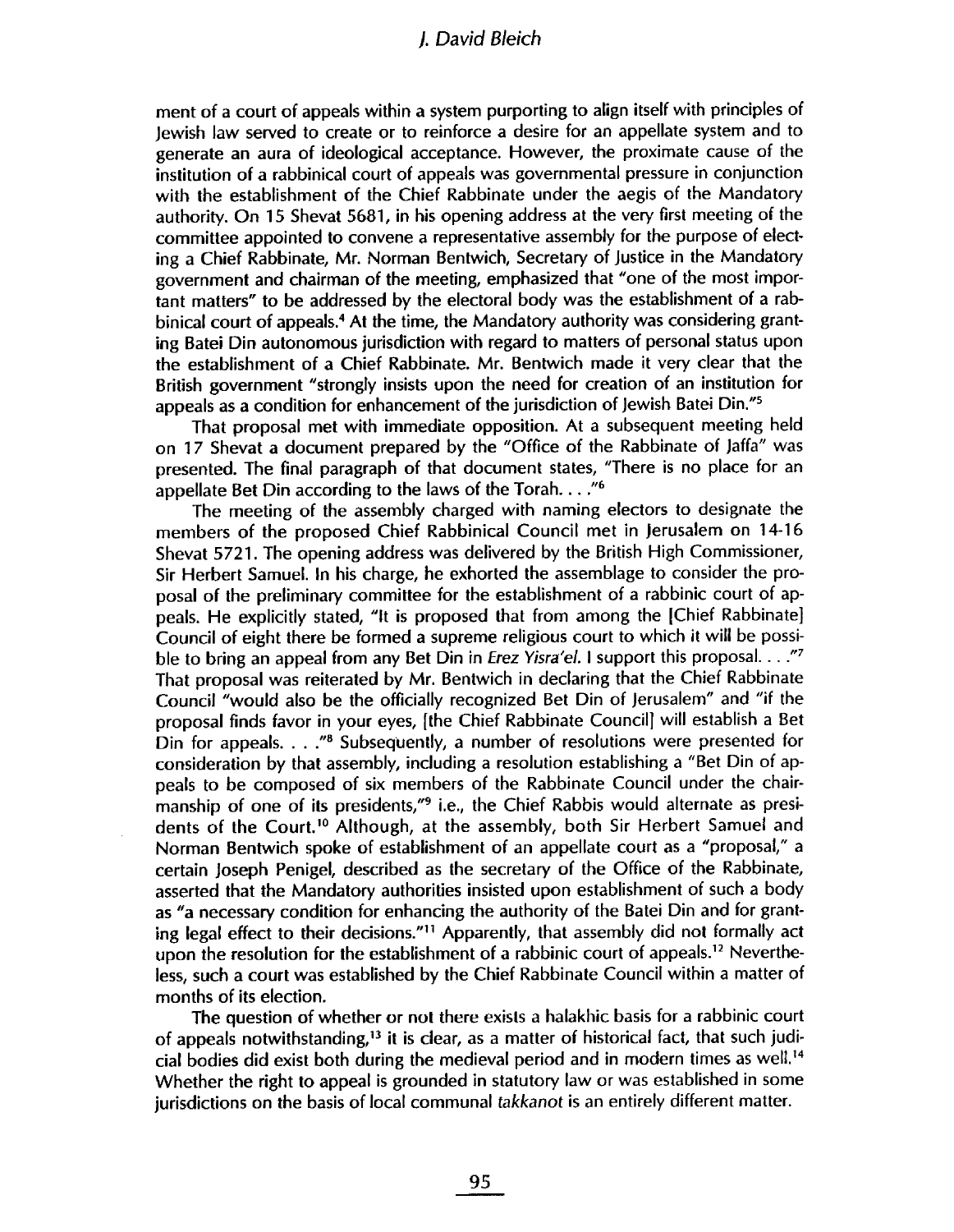There is some support for the position that Scripture itself provides for a system of appeals. The sixteenth-century Italian exegete, R. Ovadiah Sforno, in his commentary on the Bible, presents an analysis of Exodus 18:21 indicating that the purpose of designating "rulers of thousands, rulers of hundreds, rulers of fifties and rulers of tens" was to establish a multi-layered system of appeals. According to Sforno's analysis, the "rulers of tens" had original jurisdiction. Successive appeals could be taken to higher levels and, ultimately, if the litigant remained unsatisfied, to Moses himself. Although, in terms of biblical exegesis, Sforno's analysis is not at all farfetched, even if accepted, it does not establish a right of appeal as a matter of Halakhah. The offcials appointed by Moses with jurisdiction over ten, fifty, one hundred and one thousand persons did not occupy offices designed to be preserved in perpetuity. Apparently, the appointments, and the particular offices themselves, were designed only to ease Moses' burden and, accordingly, were limited to the period of wandering in the wilderness. Hence, granted that these offcials served as appellate judges, the right to lodge appeals before them may have been temporary in nature and limited to the generation of the wilderness.

The earliest record of the existence of an appellate court appears to be that found among the enactments promulgated by a synod of Castilian communities convened in 1432. These enactments provided that any litigant had the right to appeal to the Rab de la Corte, i.e., the Chief Rabbi appointed by the King. The costs of the appeal were to be borne by the appellant if the latter did not prevail and he was required to take measures to assure that prompt payment of those expenses would be forthcoming. The appellant was also required to affrm that the appeal was based on belief in the justice of his cause rather than designed to serve as a means of evasion or procrastination.<sup>15</sup>

At roughly the same time, at least some communities of Aragon appointed judges to hear appeals. R. Isaac ben Sheshet refers by name to certain appellate judges, known as "dayyanei ha-silukin" who sat in Calatayud,<sup>16</sup> Hueska,<sup>17</sup> and Saragossa.18 Assaf asserts that it is unlikely that such an institution should have arisen during the period of decline of Iberian Jewry.19 Consequently, he assumes that the written record reflects a practice of much older vintage.

Establishment of a formal system of appeals in Italy is found in an enactment promulgated by R. Moshe Zacutto in 1676 and accepted by an overwhelming majority of delegates to a synod of Italian Jewry. That ordinance provided that, unless the right to appeal was waived by the litigants at the time of submission of their dispute to the Bet Din, they were entitled to appeal to the "Ba'alei Yeshivah"<sup>20</sup> within eight days after issuance of a decision. The procedure does not seem to have provided for relitigation or presentation of additional allegations of fact or law by the litigants but provided that the "Ba'alei Yeshivah" summon the dayyanim who issued the ruling for an explanation of the grounds upon which it was based.<sup>21</sup>

Procedures governing appeals in the communities of Moravia are recorded by R. Menachem Mendel Krochmal, author of Teshuvot Zemah Zedek, in his Takkanot ha-Medinah, nos. 213-218. Appeals were permitted only in cases involving a value of ten "gold coins" or more and had to be lodged within forty-eight hours of issuance of the Bet Din's decision. If he did not prevaiL, the appellant was held liable for losses and expenses sustained as a result of the appeal,

In some Polish communities a person found liable by the Bet Din was permitted to demand that the Bet Din be enlarged and a new hearing be scheduled, This practice was decried by Ateret Zevi, Hoshen Mishpat, no. 87.<sup>22</sup> Appellate procedures are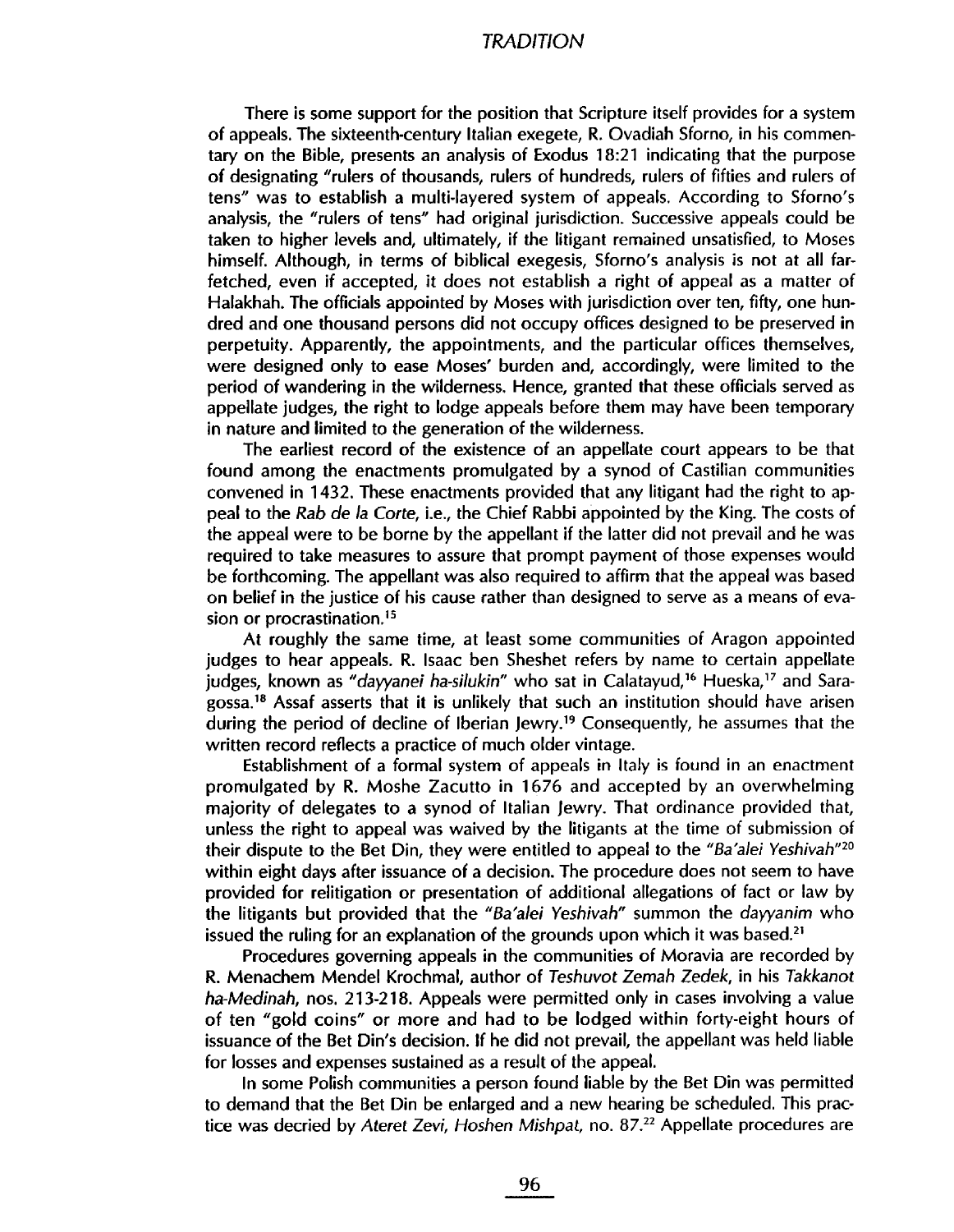also known to have existed in White Russia (Reisin). The protocols of the community of Petroviski of 1777 include a regulation promulgated with regard to appeals taken from decisions of the local Bet Din.<sup>23</sup> Appeals were permitted only with regard to decisions involving a sum of twenty-five rubles or more and only "in accordance with the ordinances of the land." Assaf notes with regret that there are no cognate sources that provide information with regard to the ordinances governing such appeals or with regard to the identity and composition of the appeals court.<sup>24</sup>

In more recent times, an appellate court was established in Bulgaria in 1900. With the establishment of the offce of chief rabbi provision was also made for the appointment of "two or more judges" who together with the Chief Rabbi would constitute a "Bet Din ha-Gadol" who would hear appeals of decisions issued by local Batei Din.<sup>25</sup> In a letter addressed to R. Chaim Hirschensohn<sup>26</sup> R. Ya'akov Meir, who served first as "Hakham Bashi" and later as the first Sephardic Chief Rabbi of Palestine, reported that "there always were appellate courts in all the cities of Turkey" and at the same time asserted in a somewhat contradictory manner that a displeased litigant presented his appeal in writing to the chief rabbi of the city who forwarded the appellant's petition together with the decision of the local Bet Din to Constantinople "and there there was a Bet Din ha-Gadol that investigated the decision and was empowered leither) to set aside the decision and issue another judgment or to confirm the judgment."27 Rabbi Meir further reports that when he served as Chief Rabbi of Salonika he sought and received permission from the Bet Din in Constantinople to establish an appeals court in his own jurisdiction.<sup>28</sup> Rabbi Meir further claimed that there also existed an appeals process in Jerusalem and in many other Oriental communities.29 Assaf relates that when he expressed astonishment at the absence of any reference to such procedures in the responsa of Sephardic scholars Rabbi Meir replied that instances of appeal were quite rare because of the distance and expense involved and that many people were unaware of the possibilty of appeal.<sup>30</sup>

II

Although, as earlier indicated, appellate courts as such were unknown in talmudic times and the relevant talmudic discussions neither speak of a formal appeals process nor spell out conditions upon which appeals are allowed, the Gemara does present an elaborate discussion of settng aside judgments on grounds of judicial error. The Mishnah, Sanhedrin 32a, declares that a decision of a Bet Din can be set aside on grounds of judicial error and the Bet Din must then issue a new decision. The Gemara, Sanhedrin 33a, cites an apparently contradictory statement found in the Mishnah, Bekhorot 28b, declaring that an erroneous judgment must be allowed to stand but that the judge is liable for any financial loss suffered as a result of his error and yet a further statement indicating that a qualified judge is granted immunity while the judgment is not disturbed. In the ensuing discussion various amora'im resolve the contradiction by distinguishing situations in which the decision is rcvcrsed from situations in which the judgment is allowed to stand while the members of the Bet Din are either held liable for judicial malpractice or granted judicial immunity.<sup>31</sup> According to Rashi's analysis of that discussion,<sup>32</sup> Rav Nahman declares that a decision of a Bet Din can be set aside by a Bet Din "greater in wisdom and number." It is evident that, in offering alternative resolutions of the contradiction, some of Rav Nahman's colleagues did not accept the notion of an appeal to a court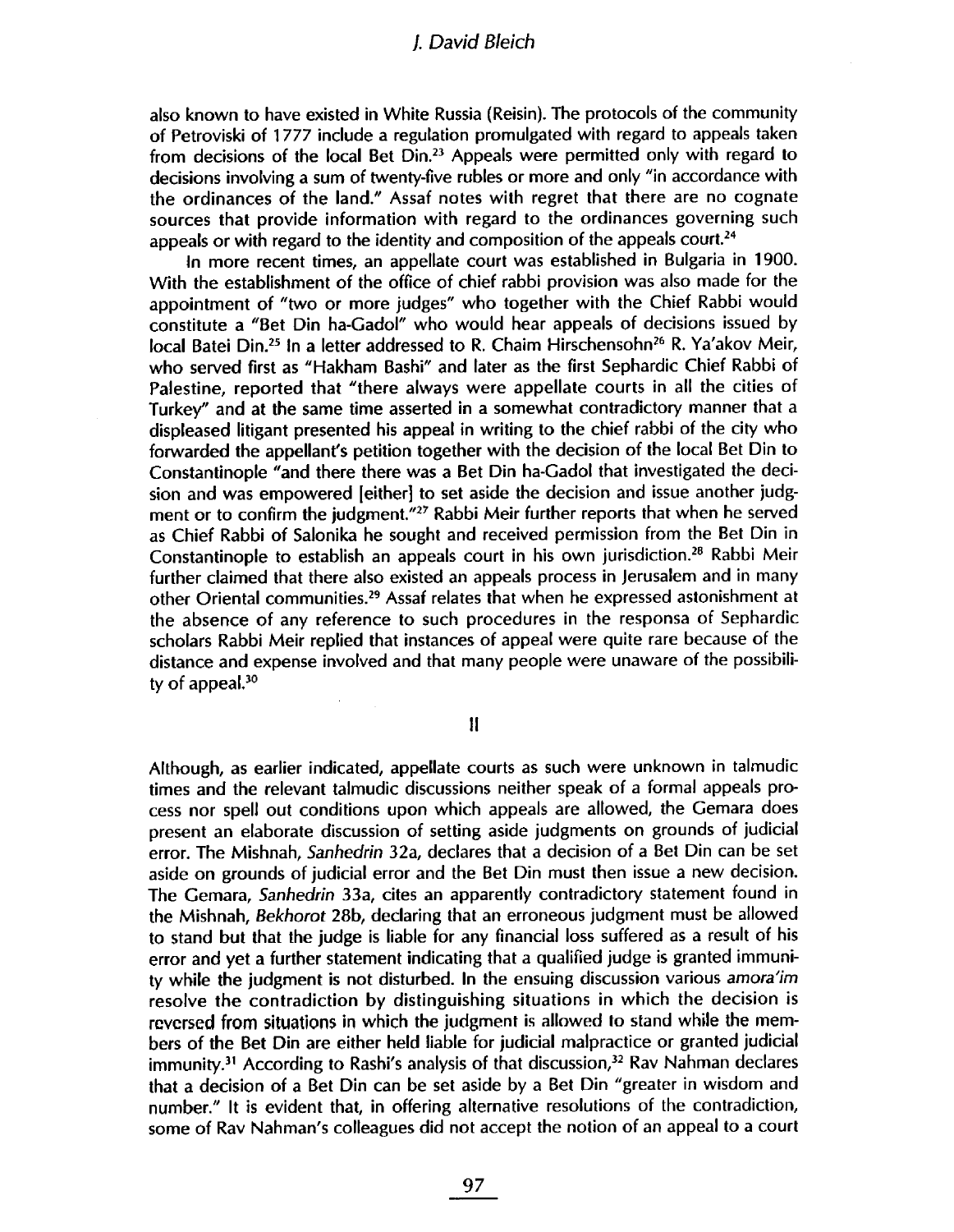"greater in wisdom and number" and considered only the possibility of a rehearing by the court of original jurisdiction with the result that a new verdict might be obtained only when the first Bet Din became convinced of its error. According to the analysis of that discussion advanced by Yad Ramah and Me'iri, ad locum, as well as by other authorities, who interpret Rav Nahman's statement in an entirely different manner, there are no grounds for assuming that even Rav Nahman permits an appeal to a Bet Din "greater in wisdom and number."33 Moreover, numerous authorities, including Rif, Milhamot ha-Shem and Me'iri in their respective commentaries ad locum, regard Rav Nahman's position as having been rejected in the ensuing discussions and his opinion is not cited by either Rambam or *Shulhan Arukh*.<sup>34</sup>

The Gemara, in one of the proffered resolutions of the contradiction that serves as the basis of the entire discussion, distinguishes between error in "black letter law" (ta'ut be-devar mishneh) and error in "judgment" (ta'ut be-shikul ha-da'at) defined as a judgment based upon reliance upon a minority or rejected opinion.3s According to Rashi's analysis, both Rav Yosef, who presents an alternative resolution of the apparent contradiction between the Mishnah in Sanhedrin and the Mishnah in Bekhorot, and Rav Nahman recognize the ostensive cogency of a litigant's refusal to accept the judge's acknowledgement that a decision in his favor is based upon error on the plea that it is entirely possible that it is the reconsidered decision that is in error and that the original finding was entirely correct. It may well be argued that such a plea is cogent not only with regard to an alleged error of "judgment," but also with regard to putative errors of "black letter law." Rav Yosef maintains that only an "expert" judge can force a reconsidered view upon an unwilling litigant; Rav Nahman asserts that only the opinion of a more erudite authority should prevail.<sup>36</sup> Nevertheless, Tosafot indicates that the discussion is limited to errors of "judgment" but that all concede that errors of "black letter law" may be reversed. Tosafot, however, does not spell out criteria of competence to reverse an already announced decision nor does Tosafot state whether admission of error on the part of the judge who issued the decision is necessary.

As codified by Rambam, Hilkhot Sanhedrin 6:6-9, it is only a plaintiff who, if he has some credible evidence, may demand that the defendant appear for a hearing before the Great Sanhedrin; a defendant does not enjoy that prerogative. Nevertheless, Rambam, Hilkhot Sanhedrin 6:6, rules that either litigant is entitled to demand a written decision setting forth the findings of the local court. The clear implication is that either the plaintiff or the defendant wil then be entitled to lodge an appeal with the Great Sanhedrin based upon the written record. Rambam makes no reference to any mechanism for appeal other than to the Great Sanhedrin. It would therefore appear that when there is no possibility of appeal to the Great Sanhedrin, e.g., in a historical epoch in which that judicial body does not exist, there is no basis for a demand for a written decision upon which an appeal may be based. Nevertheless, Rema, Hoshen Mishpat 14:4, rules explicitly that, even in our day, the litigants are entitled to such a document.<sup>37</sup> Indeed, Rema indicates that such a document may be demanded only for an appearance before "a greater court."38 It is thus evident that Rema recognized a right of appeal to a "greater court" although he provides no guidance with regard to how a determination of the relative scholarly ranking of different courts is to be made or with regard to who is empowered to make such a determination.<sup>39</sup>

There are, however, a number of earlier sources that clearly indicate that Jewish law does not recognize a right of appeal. Teshuvot ha-Rosh, kelal 85, no. 5, cited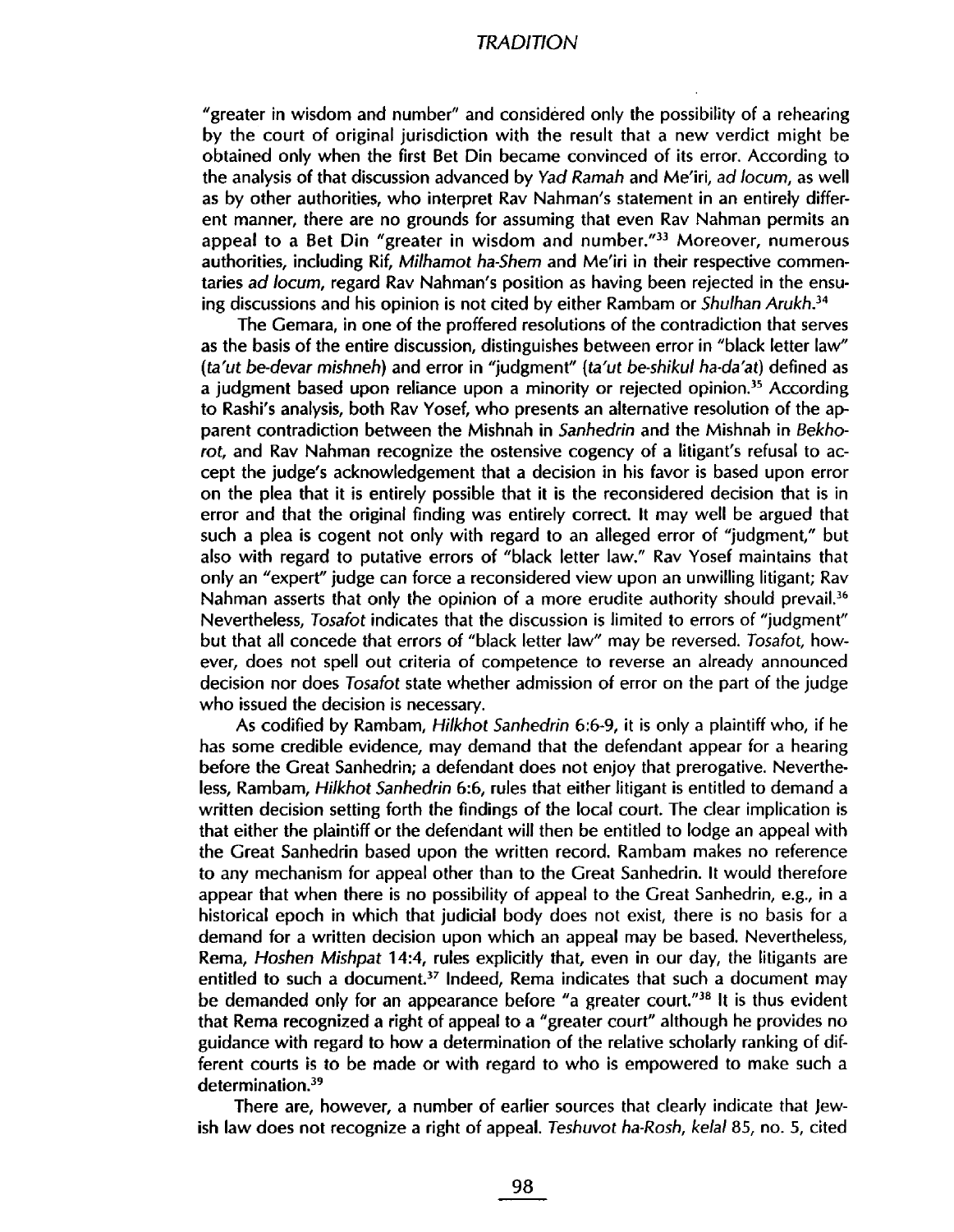by Bet Yosef, Hoshen Mishpat, chapter 12, declares, ". . . subsequent to the decision of the judges that has already been rendered with regard to the orphan. . . the judgment that has been rendered with regard to the orphan stands. Why have you asked for another decision with regard to a case that has already been adjudicated? 'A Bet Din does not scrutinize (the actions) of another Bet Din' (Baba Batra 138b). Therefore . . . it is incorrect (lo yitakhen) to write another decision with regard to a case that has already been adjudicated by great and eminent men."<sup>40</sup> Sema, Hoshen Mishpat 19:2, and shakh, Hoshen Mishpat 19:3, cite Teshuvot ha-Rosh as establishing the principle. that a decision of a Bet Din cannot be overturned by another Bet Din.

Rema's position is particularly problematic. As has been noted, in Hoshen Mishpat 14:4 Rema rules that a litigant is entitled to a written verdict while in his commentary on Tur shulhan Arukh, Darkei Mosheh, Hoshen Mishpat 25:6, he records the view of Teshuvot ha-Rosh indicating that a second Bet Din cannot retry a case in which a decision has already been issued by a previous Bet Din. The latter position is also espoused by Rema in Darkei Mosheh, Hoshen Mishpat 20:2, in the citation of a similar ruling in the name of another work authored by Rosh, Serer Hazeh ha-Tenufah.41

R. Ovadiah Hedaya, Teshuvot Yaskil Avdi, IV, Hoshen Mishpat, no. 2, distinguishes between a situation in which a Bet Din has issued a written decision that includes reasons and sources and a situation in which the reasons underlying a decision have not been committed to writing. When a record of the considerations leading to a decision are not available, declares Yaskil Avdi, the principle "A Bet Din does not scrutinize the actions of another Bet Din" is applied. However, when reasons and arguments are spelled out, the decision may be overturned. At first glance it appears paradoxical that the decisions of a Bet Din should be sacrosanct when issued autocratically with no attempt at justification but subject to reversal when a detailed explanation is provided. Nevertheless, Yaskil Avdi cogently reasons that when grounds for a verdict are spelled out and are found to be patently wrong it is obvious that the decision must be set aside, whereas when no reasons are given it is improper for a second Bet Din to reverse the decision because the second Bet Din cannot state definitively that error has been committed.<sup>42</sup>

It is, however, quite clear that the considerations upon which a decision is based are not routinely provided even in situations in which a written verdict is issued. R. Joseph Karo, Teshuvot Avkat Rokhe/, no. 17, declares that explication of reasons and explanations is unnecessary.43 Similarly, Rema, Hoshen Mishpat 14:4, rules that the document must recite only the claims and the final ruling but need not indicate the Bet Din's reasoning and justification because, as explained by sema, Hoshen Mishpat 14:26, if the decision is correct, any other court will reach the same decision since "there is (but) one Torah for all of us." sema, Hoshen Mishpat 14:25, indicates that, if requested, the Bet Din must nevertheless make oral disclosure of its reasoning. However, if Yaskil Avdi is correct in his assumption that a judgment can be overturned only if the written decision incorporates reasons and explanations, it stands to reason that litigants should be entitled to a written decision containing such information as a matter of right. Rambam, Hilkhot Sanhedrin 6:6, states explicitly that litigants may demand a written verdict because they are entitled to say to the Bet Din, "Perhaps you have erred." Clearly, a demand for a written verdict is in contemplation of a reversal by another Bet Din and it is the right to such a reversal that justifies the demand, Consequently, a decision that cannot be used as the basis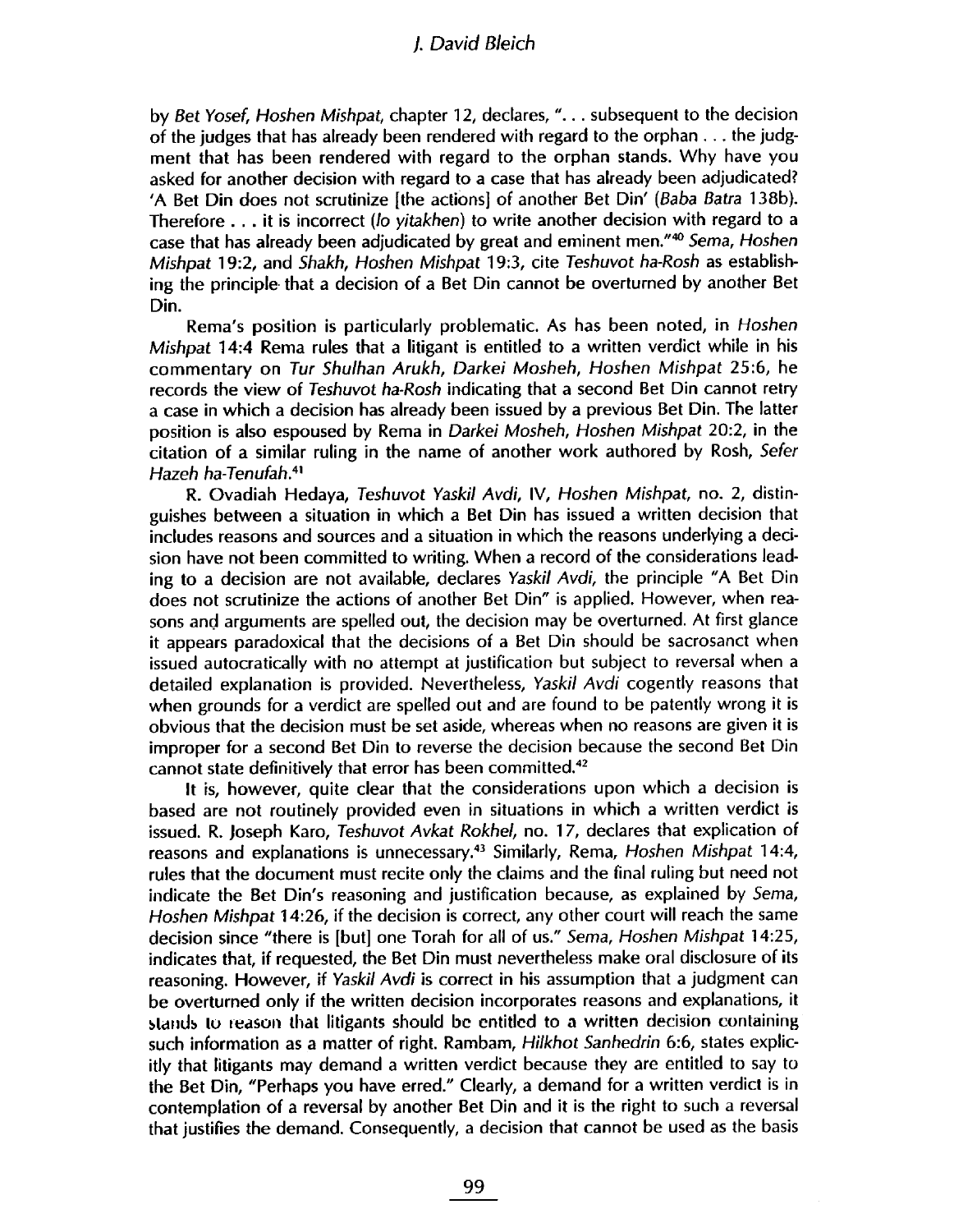for an appeal is of no value to a litigant. Accordingly, if Yaskil Avdi is correct in his contention, the same consideration that compels issuance of a written decision should compel issuance of a reasoned decision.

II

Rabbinic scholars who deny that Jewish law recognizes a right of appeal adduce the dictum recorded in Baba Batra 138b, "A Bet Din does not scrutinize the actions of another Bet Din/' as the touchstone of their position.44 That principle is adduced by Rambam in two separate contexts.

In Hi/khat Edut 6:4 Rambam writes:

(If) a Bet Din has written "We were assembled as a tribunal and this instrument was authenticated before us" (the instrument) is authenticated even though (the Bet Din) has not made explicit in which of the five manners it has been authenticated for one does not say that a Bet Din may have erred. But it has been the practice of all Batei Din that we have observed and of whom we have heard to write the manner in which (the instrument) has been authenticated before them.

With regard to the particular matter of authentication of instruments, Rambam clearly rules that, as a matter of normative law, details need not be spelled out; explication would be purposeless because the action of the Bet Din in authenticating the instrument is not subject to review by any other body. Nevertheless, it has become an established practice to indicate the mode of authentication employed, presumably as a means of assuring confidence in the competence of the Bet Din and its fidelity to established rules of procedure.

In HiJkhot Edut 6:5, Rambam codifies the general rule:

A Bet Din never examines (the actions) of another Bet Din. Rather, it assumes them to be proficient and not susceptible to error. Witnesses, however, are examined.

Rambam's language is somewhat ambiguous. It is unclear whether Rambam is simply stating that a Bet Din is entitled to give full faith and credit to the actions of another Bet Din on the presumption that all Batei Din are competent, but should a Bet Din choose to conduct its own independent investigation, it is entitled to do so, or whether Rambam's statement constitutes a declaration that the second Bet Din must rely upon the determination of the first Bet Din and is precluded from conducting its own inquiry. Rephrased, the issue is whether there is no provision for an appeal for a rehearing before a second Bet Din as a matter of right but that an appeal for a rehearing may nevertheless be granted at the discretion of the second Bet Din or whether an appeal is entirely precluded.

The principle "A Bet Din does not scrutinize the actions of another Bet Din" is formulated by the Gemara, Baba Batra 138b, in its analysis of a rule pertaining to the issuance of a certificate of halizah and the like:

Rava said, "Halizah may not be performed unless the !Bet Din) knows (the widow and her brother-in-law). Consequently, (the witnesses) may write a certificate of halizah. . . even though they do not know (the parties).

100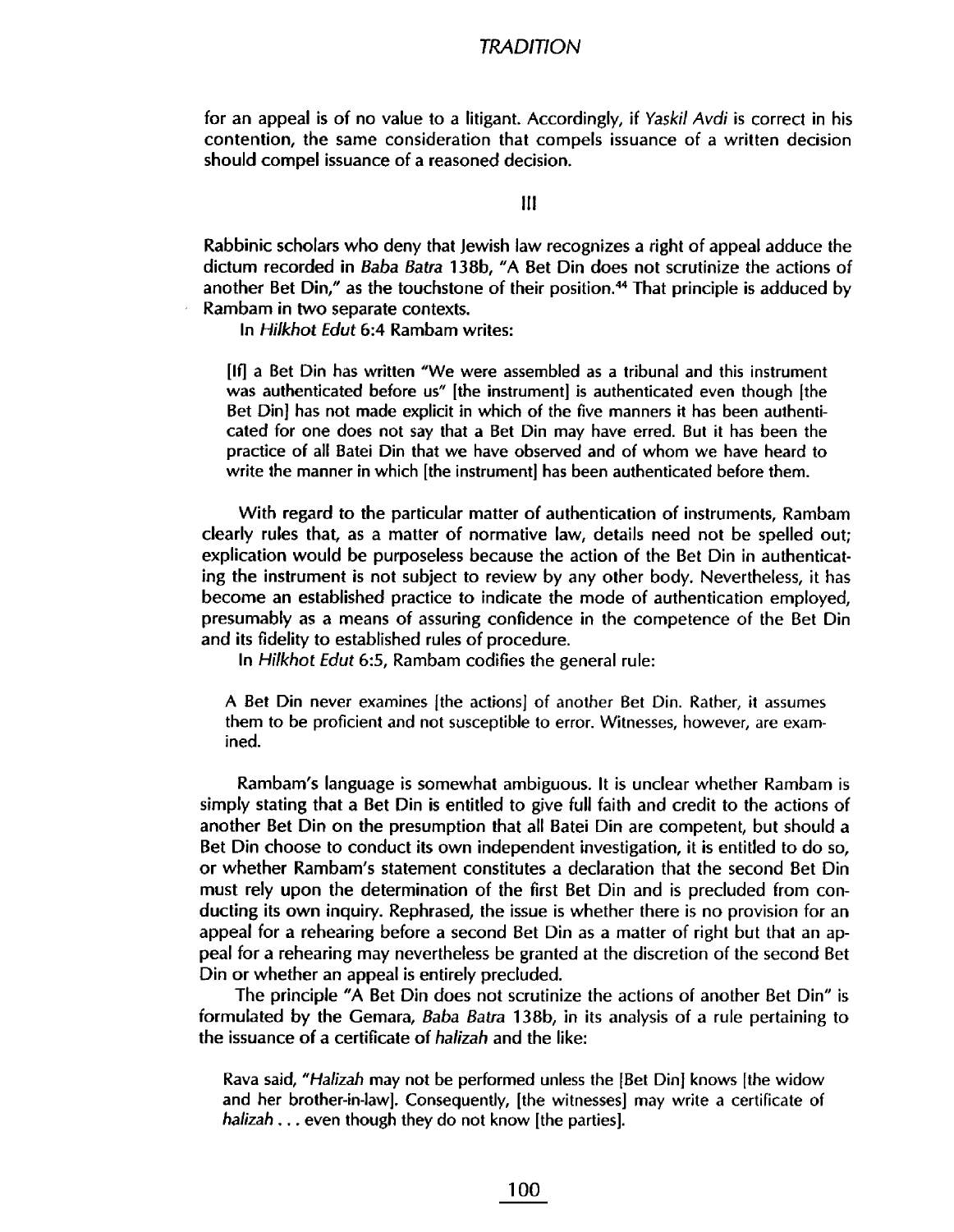That principle is enunciated in response to a query with regard to whether the prohibition against performing halìzah unless the parties are known and recognized by the Bet Din was instituted to protect against an "erring court," i.e., lest a second court permit the women to remarry without determining that halìzah was indeed performed by the proper parties. In posing this question, the Gemara assumes that every Bet Din is obligated to conduct its own investigation into the identity of the parties and that the restriction placed upon the Bet Din performing the halizah is a precautionary measure designed to protect against an "erring court" that does not properly discharge its duties by undertaking such an investigation. To this query the Gemara responds, "No, a Bet Din does not scrutinize the actions of another Bet Din."45

Rashbam, commenting on the concluding statement of the Gemara. observes:

Therefore, they ordained that halizah not be performed unless the identity of the parties is known for, if you say that halizah may be performed even if the identity of the parties is not known, there would certainly be reason to be concerned lest a Bet Din act in error in permitting her remarriage without examination  $[i.e.]$ , a second Bet Din might err in thinking that the first Bet Din properly identified the (parties) when they performed halizah since a second Bet Din does not examine the actions of the first Bet Din.

Rashbam's comments serve only to establish that a Bet Din may extend full faith and credit to the actions of another Bet Din and hence it was necessary to promulgate an ordinance forbidding halizah by unidentified parties. In effect, the Sages had to choose either to permit unidentified parties to perform halizah and consequently to require subsequent substantiation of the relationship between the parties by a second Bet Din before permitting the widow to remarry or to prohibit halizah without prior identification by the Bet Din before which halizah is performed and thereby create a presumption of validity that might be relied upon by any subsequent Bet Din. In order to facilitate remarriage, the Sages ordained that the investigation be conducted by the first Bet Din. It is evident that in order to establish such a policy it was necessary to require an investigation by the Bet Din performing the halizah but that it would not have been necessary to forbid a subsequent investigation by a Bet Din that felt prompted to confirm the validity of the prior halizah.<sup>46</sup>

Nevertheless, as has been cited earlier, Serna, Hoshen Mishpat 19:2, declares that when a defendant has been exonerated, a second Bet Din is forbidden to hear the complaint of a plaintiff. The source of that position is the Mishnah, Rosh hashanah 25a:

It occurred that two (witnesses) came and said, "We saw (the moon) in the morning in the east and in the evening in the west." R. Yohanan ben Nuri said, "They are false witnesses." When they came to Yavneh, Rabban Gamaliel accepted them. Also, two (witnesses) came and said, "We saw (the moon) in its proper time but on the following night it was not seen" and Rabban Gamaliel accepted them. R. Dosa ben Horkanos said, "They are false witnesses. How can people testify that a woman has given birth when the next day her abdomen is between her teeth?" R. Joshua said to him, "1 accept your words." Rabban Gamaliel said to him, "I decree that you come to me with your staff and your money on the day on which Yom Kippur falls according to your reckoning." R. Akiva went and found  $[R.$  Jo-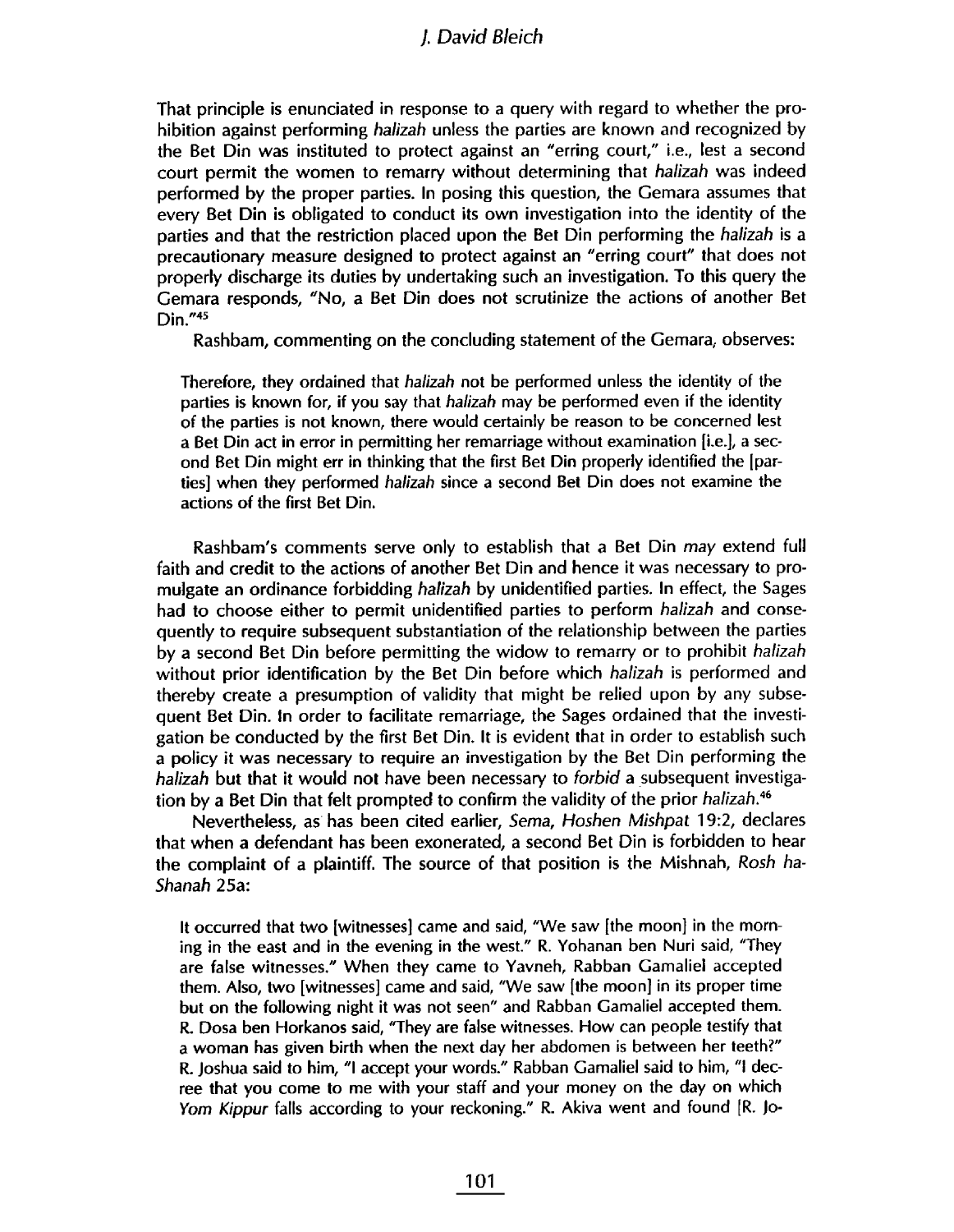shua) in distress. (R. Akival said to him, "I can derive that everything Rabban Gamaliel has done is valid as it says, "These are the appointed seasons of the Lord, holy convocations which you shall proclaim in their appointed seasons (Leviticus 23:4), Le., whether (they are proclaimed) at their proper times or other than at their proper time, 1 have no appointed seasons other than these." (R. Joshua) came to R. Dosa ben Horkanos. (R. Dosa ben Horkanos) said to him, "If we examine (the decisions of) the Bet Din of Rabban Gamaliel we must examine the decisions of every single Bet Din that has existed from the time of Moses until the present."

Both R. Akiva and R. Dosa ben Horkanos recognized the possibility of error on the part of Rabban GamalieL. R. Akiva cited Scripture in support of the principle that, with regard to sanctification of the New Moon, even an erroneous decree of the Bet Din is endowed with validity. That principle, however, is limited to matters pertaining to the calendric system. R. Dosa ben Horkanos, on the other hand, justified Rabban Gamaliel's citation on the basis of a broad, universal principle establishing that the announced decision of a Bet Din is not subject to further scrutiny.

The problem, however, is why should an erroneous decision not be rescinded? Indeed, as evidenced by the Mishnah, Sanhedrin 32a, there does exist a contrary rule establishing that a decision based upon a patent error of law is to be set aside. The principle announced by R. Dosa ben Horkanos contradicts the rule established by the Mishnah, Sanhedrin 32a, unless each of these ostensibly conflicting principles is of limited application. If so, the question that must be resolved is when is a decision of a Bet Din final even though it is in error and when is it to be set aside?

Rabbenu Nissim, Avodah Zarah 7a, cites a statement of Ra'avad dealing, not with a matter requiring adjudication by a Bet Din, but with a non-adversarial matter involving a determination of religious law. Ra'avad declares that upon issuance of a negative ruling by a rabbinic decisor with regard to a foodstuff of questionable kashrut or the like "(the decisor) has rendered it an object of prohibition and it cannot subsequently be rendered permissible, and even if a second decisor declares it to be permitted it is not permitted."47 Ra'avad declares this to be the case even if the second decisor is acknowledged to be a more erudite scholar than the first. In effect, Ra'avad declares the ruling of a competent decisor to be res judicata and not subject to review. However, Ra'avad's position is limited to situations involving a legitimate matter of doubt or requiring adjudication between conflcting opinions or precedents. Ra'avad concedes that the decision must be overruled when it is based upon a patent error of law.

Ra'avad's view reflects an extreme application of the principle enunciated by R. Dosa ben Horkanos. In his dictum, R. Dosa ben Horkanos establishes the principle that a decision in a matter requiring a Bet Din, once issued, acquires standing and validity even if it is in error, at least until such time as it is reversed. Accordingly, the principle "A Bet Din does not scrutinize the actions of another Bet Din" may be understood as meaning simply that the second Bet Din is lacking in standing and authority to initiate such review with the result that the first decision remains in effect and, even if erroneous, is, as a matter of law, entirely valid.

But why is a Bet Din not empowered to review the action of another Bet Din? R. Dosa ben Horkanos declares that, if such review were to be undertaken, consistency would require examination of the actions of every Bet Din going back to the time of Moses. The Mishnah does not say that such review is precluded or prohibit-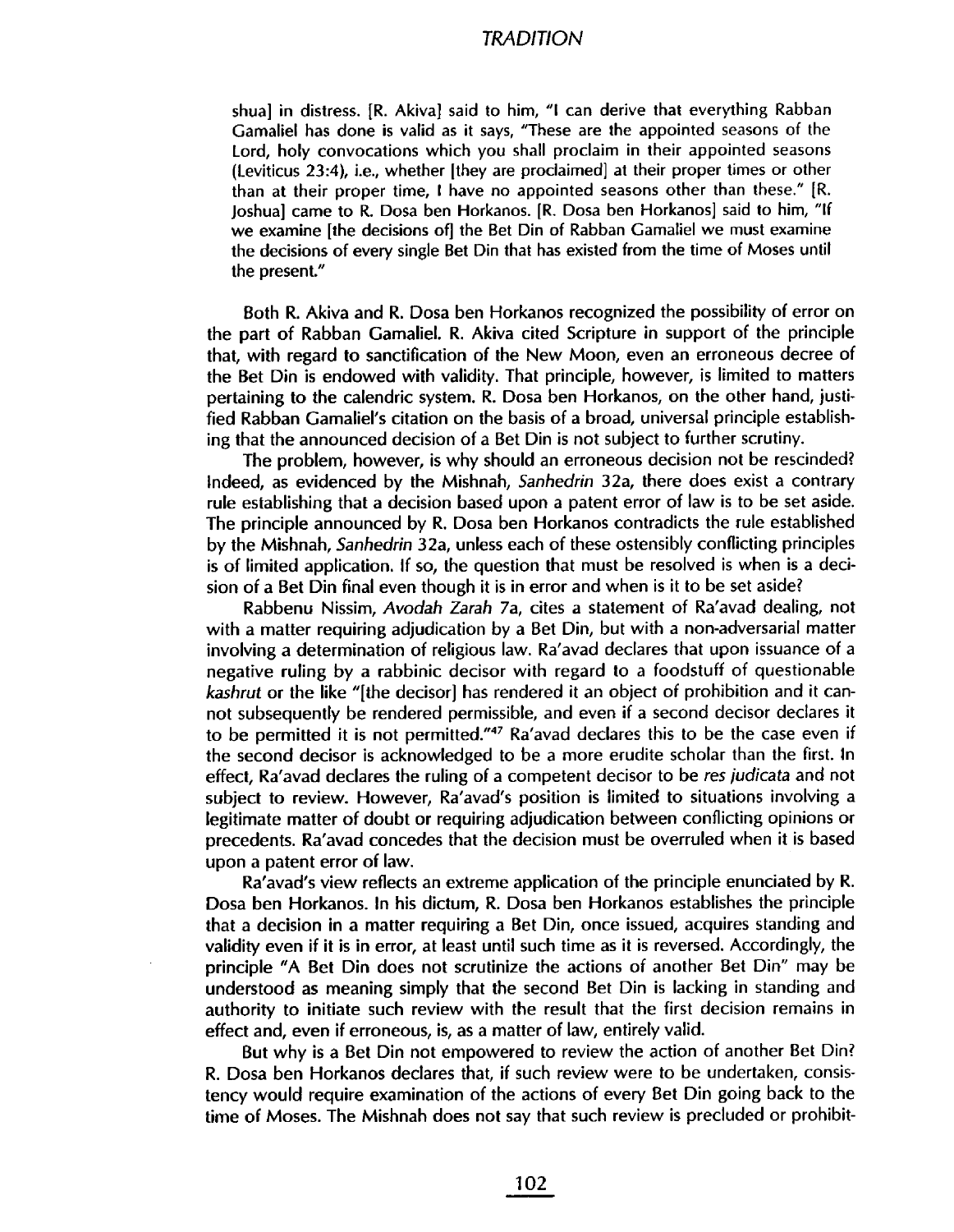ed. The phraseology of the Mishnah indicates only that such review is unnecessary and superfluous. That principle, however, entails postulation of a logically antecedent principle to the effect that a decision, once issued, acquires validity at least until such time as it is set aside. Only when reviewed and overturned is the previous decision nullified retroactively.<sup>48</sup>

The conditions for review become apparent from the discussion of the Gemara, Baba Batra 130b:

Rava said to R. Papa and to R. Huna the son of R. Joshua, "If a judgment of mine comes before you and you see a refutation, do not tear it up until you come before me. If I have a reason I will tell it to you; if not, I will reverse myself. After my death, do not tear it up but neither should you derive lany matter of law) from it. Do not tear it up since, had I been there, perhaps I would have told you the reason. Do not derive [any matter of law] from it because a judge has nothing other than what his eyes behold."49

Clearly, this discussion envisions a review of an earlier announced decision. How did this situation differ from cases to which the general principle that a Bet Din does not review the decision of another Bet Din is applied? Undoubtedly, the answer is in the words "and you see a refutation," i.e., the general principle "A Bet Din does not scrutinize the actions of another Bet Din" serves to extend full faith and credit to the decisions of a qualified Bet Din on the basis of a presumption of competence and freedom from error. That principle is, in turn, but a derivative of the more general principle, "lo mahazakinan rei'uta," i.e., matters are presumed to be in good order unless there is reason to suspect otherwise. That presumption is, however, rebuttable. Accordingly, when an irregularity is perceived, the decision becomes subject to review. Nevertheless, an erroneous decision, unless and until it is reversed, remains valid in the sense that a person who accepts funds on the basis of such a decision is, even in the eyes of Heaven, not guilty of theft or extortion.

Thus, the principle "A Bet Din does not scrutinize the actions of another Bet Din" must be qualified with the caveat "unless there is reason to suspect error or irregularity." Accordingly, a litigant cannot simply petition for a rehearing in the vague hope that he will prevail in a different forum. However, a litigant who advances a claim of identifiable judicial error is entitled to be heard even by a second Bet Din because he has identified a rei'uta, i.e., he has advanced a specific and cogent allegation of error and thereby rebutted the presumption that the existing decision is error-free.

It is precisely this distinction that is formulated by Teshuvot Hatam Sofer, VI, no. 50. The matter brought to the attention of Hatam Sofer involved a ruling of a communal rabbi recorded in the protocols of the community. The ruling stated that the oath of a certain individual was not to be accepted because he had been found guilty of a grave transgression. Subsequently, the rabbi died and another rabbinic figure, apparently the religious authority of another city, sought to set aside the disqualification or to reinvestigate its basis. In a short responsum, Hatam Sofer cites the Mishnah in Rosh ha-shanah as establishing that a decision of a rabbinic court constitutes res judicata and points to the apparent contradiction of that principle inherent in the discussion recorded in Baba Batra 130b. Hatam Sofer resolves the contradiction by noting that the narrative recorded in Baba Batra refers to a decision incorporating an ostensive error. When error is apparent "a judge can act only in accor-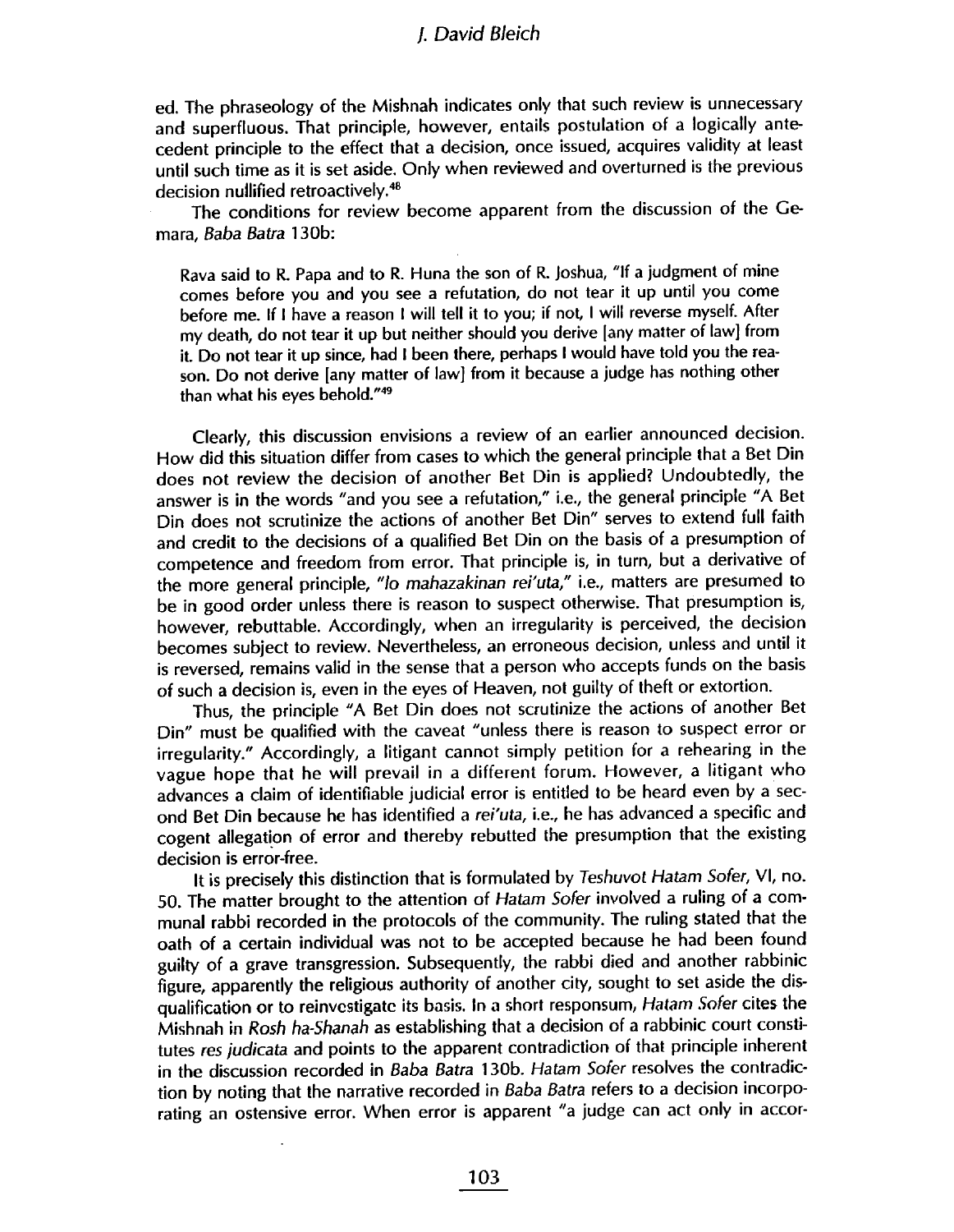dance with what his eyes behold." However, in the case brought to the attention of Hatam Sofer there existed only a memorandum of the ruling of the rabbinic authority without any indication of either the factual allegations or the halakhic considerations upon which it was based. Hatam Sofer stresses that, were error to be discovered, the deceased rabbi's ruling might indeed be set aside but that, in the absence of a record of the testimony or the halakhic provisions relied upon, the decision must be accepted at face value and is not subject to challenge,

Hatam Sofer notes that this principle is further reflected in the Mishnah, Makkot 7a, that declares, "Wherever two (witnesses) arise and declare, 'We testify that soand-so was found guilty in such-and-such a court and that X and Y were the witnesses,' the [condemned] is to be executed." It is evident, declares Hatam Sofer, that testimony establishing that sentence has been pronounced results without further ado in the carrying out of the sentence of the Bet Din and, in the absence of specific evidence to the contrary, there is no basis to withhold imposition of punishment because of fear of either substantive or procedural error.

Similarly, R. Zevi Hirsch Kalisher, M'oznayim le-Mishpat, Hoshen Mishpat 19:2, asserts that a second Bet Din may hear a previously adjudicated dispute, but only if the Bet Din has found an error of law in the written decision of the first Bet Din.

This analysis is entirely consistent with a further statement of Teshuvot ha-Rosh in his previously cited responsum (kelal 85, no. 5) to the effect that a second Bet Din may examine any ambiguity present in an already issued decision of an earlier Bet Din and the matter need not necessarily be referred back to the Bet Din of original jurisdiction because clarification of ambiguity represents a novel and as yet undecided issue. But the review must focus upon clarification of the ambiguity rather than upon adjudication of the issue de nouveau. In effect, the new proceedings are designed solely to clarify the intent of the earlier Bet Din.

Noteworthy is the fact that Teshuvot ha-Rosh's citation of the dictum "A Bet Din does not scrutinize the actions of another Bet Din" occurs in the context of a discussion of a petition for a rehearing of the selfsame arguments presented to the Bet Din rather than in reference to an appeal on the basis of allegation of a particular error. This is apparent from Rosh's rhetorical query "Why have you asked for another decision with regard to a case that has already been adjudicated?" Thus, accoding to this analysis, Jewish law parallels other systems of law in providing for an appeal upon allegation of specific error but not simply for a rehearing of the original arguments and evidence before a different judicial body. It does, however, differ from other systems in permitting an appeal before any properly constituted tribunal rather than in formally providing for separate judicial bodies charged with the specific function of hearing appeals.

The distinction between a rehearing and an appeal is often obfuscated in discussions of the role of formal rabbinic courts of appeal that have appeared in recent times. The "appeals" permitted by the Mishpat ha-Shalom simply afforded a disgruntled litigant an opportunity for a rehearing. As earlier indicated, the quasi-judicial panels established by the Mishpat ha-Shalom did not apply a clearly defined corpus of law and hence their judgments are readily classified as arbitration awards. In Jewish law, as in other systems of law, arbitration decisions are generally not subject to appeaL. Decisions of arbitrators cannot be appealed because they are inconsistent with provisions of law for the obvious reason that arbitrators are not bound to rule in accordance with the letter of the law. The procedures of the Mishpat ha-Shalom were innovative not only in establishing a formal appeals panel but in insti-

104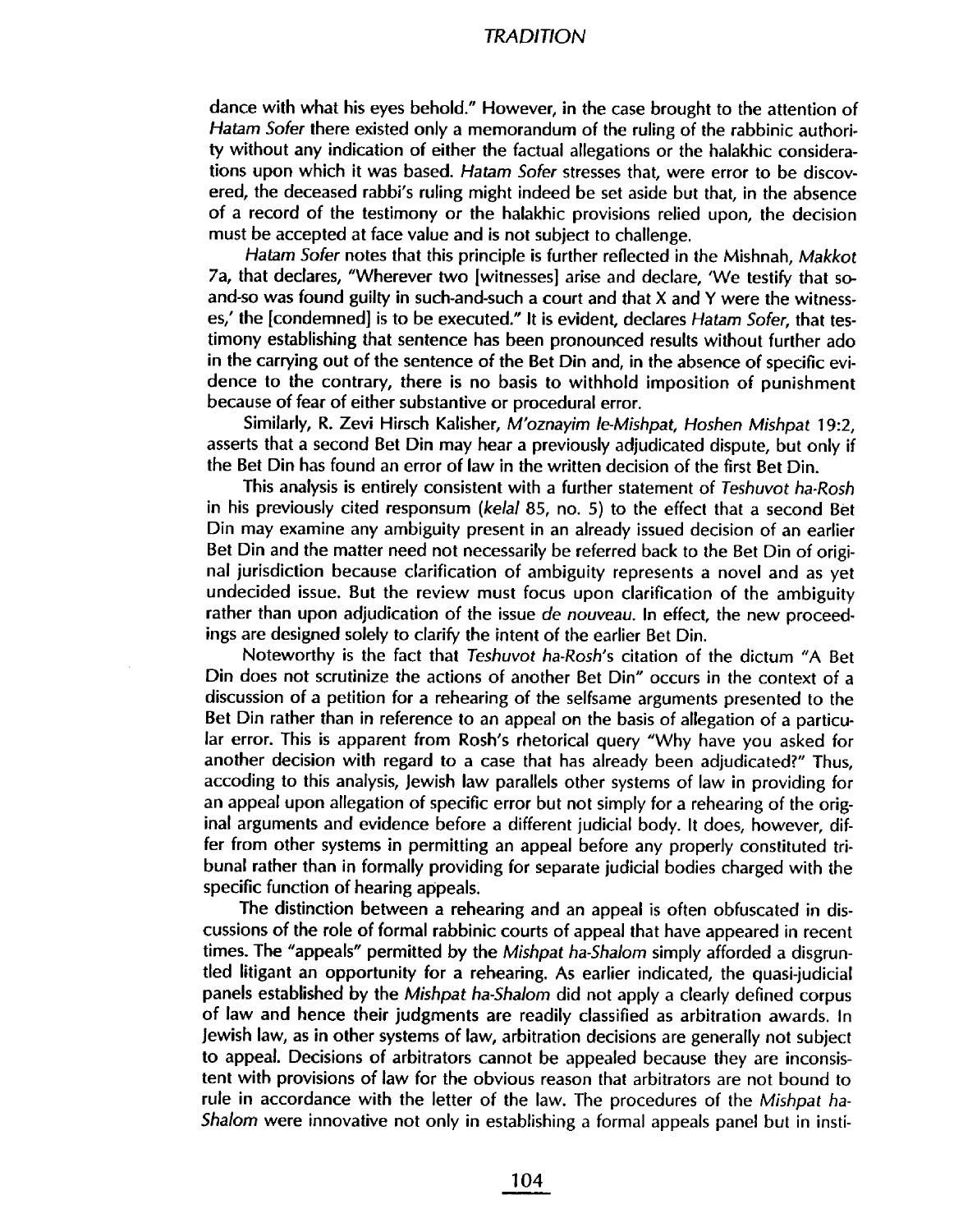tuting a system of appeal with regard to decisions of arbitrators, Consistent with halakhic norms, the Chief Rabbinate, in instituting a Supreme Rabbinic Court of Appeals, provided for appeal only upon allegation of error and did not at all provide for a right of appeal when, in their original submission, the parties agree to pesharah or arbitration.

Recognition of a distinction between a rehearing and an appeal, despite occa. sional proclivity on the part of rabbinic writers for use of imprecise nomenclature, yields a clearer understanding of the comments of R. David Pakiano, Hoshen ha-Efod, Hoshen Mishpat, no. 42. Hoshen ha-Efod reports that, with the institution of the office of crown rabbi in Bulgaria in 1900, a number of communal ordinances were promulgated including a provision for the appointment of "two or three" judges who together with the crown rabbi would constitute a "Bet Din ha-Gadol." Thereupon, any litigant who was dissatisfied with the decision of a local Bet Din was permitted to relitigate before the "Bet Din ha-Gadol." This procedure, Hoshen ha-Efod informs us, "is called 'appeal' in common parlance." The issue addressed by Hoshen ha-Efod involved a defendant who lost a case before the local court and demanded a hearing before the "Bet Din ha-Gadol." The plaintiff who had prevailed before that tribunal argued that, since he had already appeared before a properly constituted court and his adversary had no new complaints or additional evidence he should not be compelled to expend additional time and energy relitigating the case.

Hoshen ha-Efod responds that, in terms of the applicable rules of law, the demurring litigant is correct. Nevertheless, there are ample sources demonstrating that such matters may be varied on the basis of takkanah or communal legislation. Accordingly, since, in Bulgaria, communal ordinances made provision for such a procedure, the plaintiff may be compelled to relitigate his complaint. Hoshen ha-Efod adds that no objection can be made on the basis of inherent disrespect to members of the first tribunal since all persons "know that this is a city ordinance there is no demeaning of the first Bet Din and from the beginning they entered with this awareness." Despite his use of the term "appeal" the procedure described by Hoshen ha-Efod is actually a rehearing. Accordingly, Hoshen ha-Efod should not be understood as asserting that appeals can be entertained only on the basis of takkanah. The issue of an appeal on the basis of allegation of judicial error is not at all addressed by that authority. His position with regard to the issue he does address, i.e., relitigation of the issues already resolved by an earlier court, is unexceptionable.

iV

The authority of the Supreme Rabbinical Court of Appeals to sit as a court of appeals in accordance with the provisions of Jewish law was challenged in a number of proceedings before that body. Although a court of appeals was instituted immediately upon establishment of the Chief Rabbinate Council, apparently its powers and procedures were not formally set forth by the Chief Rabbinate Council until the publication of its Takkanot ha-Diyyun be-Batei ha-Din ha-Rabbaniyim in 5703.<sup>50</sup> In a matter brought before the Supreme Rabbinical Court in 5702, the appellee apparently argued that the Court's authority was derived from, and therefore circumscribed by, the Rabbinical Courts Act. Accordingly, it was argued, the appellate power of the Supreme Rabbinical Court must be regarded as limited to appeals in cases heard by the rabbinical district courts on the basis of the authority vested in